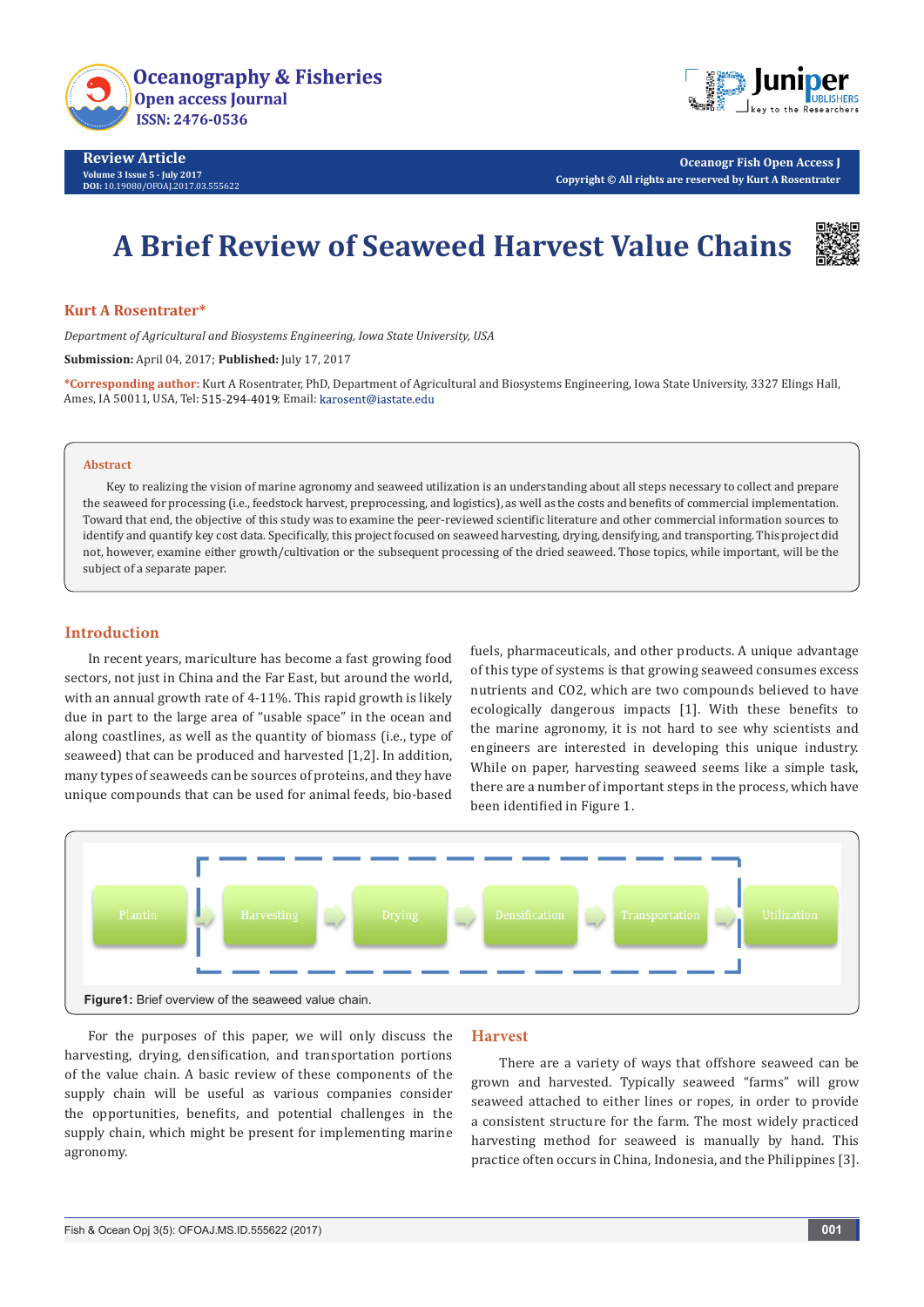Small boats with teams of only a few people go out with various hand-held equipment (such a knives), then they cut and pull the seaweed into a net. The cargo is then brought to shore for drying and processing. In a study by Kelly [4], they found that a team of three to four people can harvest and land approximately 4 t/h. Hand harvesting may produce the lower quantity of ecological impact, but is not as efficient as mechanized systems, which are becoming more popular in recent years [5].

## **Scoubidou**

There are multiple types of mechanical harvesting, depending on the type of seaweed that is grown, where it is grown, and how it needs to be harvested. A common machine allows young seaweed to continue to grow, but it harvests the mature portion of the plant using a sickle-style hook, which is known as a "scoubidou". This is attached to a crane-mounted pole, and the boats are typically 8 to 12 meters in length. The boats are generally outfitted with one to two scoubidou apparati, and have a cargo capacity of 10-20t of wet seaweed. To harvest the seaweed, the scoubidou is lowered into the seaweed, it is moved sideways, which causes the seaweed to become tangled in the hook. Only plants larger than about 60cm stay hooked, leaving the smaller plants (which are often younger than two years of age). This device is often used to harvest Laminaria digitata in France, and can pull around 1.5-2t of wet weight per day, with each harvest of  $\sim$ 10kg taking  $\sim$ 30sec [6]. Perez [7] found no clear advantages to seaweed harvest time when harvested using the scoubidou method vs. other methods. The scoubidou method can also be used formanual hand harvesting, as the operator controls the sickle blade by hand.

# **Dredge**

Another method for seaweed harvesting is to use a dredge, which is to pulled across the ocean floor. This method is limited to areas, which do not have rocks or boulders. Modern dredges are attached to a boat with a carrying capacity of 30-1850t, depending on the owner, by using a crane. The dredge can harvestapproximately 2t per harvesting pass, which typically lasts from 0.5 to 2min, at a range of depths - often from 2 to 20m. In theory the dredge cuts the seaweed 5-20cm from the holdfast, but they are known to pull the entire plant up instead. By using a dredging technique, the top layer of seaweed is removed, which allows that at the bottom to then receive sunlight, and thus grow [6].

# **Vertical Wet-Well**

Vertical wet-wells were described by Kelly [4], where depth gauges were attached to hydraulic arms that maintained the wet-well near the bottom of the sea floor, and the seaweed plants were attached to this system. This machine chopped the seaweed and conveyed it up to the boat. The depth gauges were used to prevent the machine from cutting too close to the base of each seaweed plant,and they maintained a distance of about 20cm from the sea floor. This type of system was tested at two

shorelines, they found very different results: at one shore they were able to harvest at a rate of 0.2 t/h (it was difficult to bring the large boats and their harvesting machines close to shore, to maneuver, and to cut the seaweed), at the other shore the harvest rate was 1.125 t/h, as maneuvering and cutting was much easier [4].

# **Mowing Boat**

Finally, there are mechanical harvesters that are premanufactured. For example, Conver (www.conver.com), which is a company from the Netherlands, manufactures equipment for seaweed harvesting. Their Conver C430H system is a mid-size mowing boat, which hasa T-shaped cutting tool at the front of the boat for cutting seaweed, and after cutting the boat pushes the seaweed to a collection net. This boat has a width of 1.5m, which is fairly small compared to the aforementioned options; it can maneuver well and allow the operator to get close to shore, which can lead to increased seaweed harvesting efficiency [8].

# **Drying**

Research has been performed at the Universiti Kebangsaan Malaysia using solar drying methods for seaweed. One study focused on conducting a cost analysis of various types of solar drying systems; they noted that drying options which meet technical and socio-economical requirements, but which are cost-effective, are available [9]. Using a solar-powered, forced-air convention dryer, the seaweed started with an initial moisture content of nearly 90% and was dried to a moisture content of approximately 10%, which took approximately 15 h (solar incident radiation of approximately 500 W/m2 and air flow of 0.05 kg/s) [9]. Fudholi found more energy can be absorbed by the collector solar array of the dryer if the intensity of the solar radiation increases [9]. In another study performed at the Universiti Kebangsaan Malaysia using the forced convection drying system, seaweed was dried from 94.6% moisture content (wet basis) to 10% moisture content (dry basis) using a solar incident radiation of 600W/m2 and an air flow rate of 0.0613kg/s, took approximately 7h [10]. The initial mass of the seaweed was 120g, and the final mass of the seaweed after drying was 11g, which resulted in 109g of water loss [10]. Fudholi was able to predict the moisture ratio using the Page equation:  $MR =$ exp(-1.6054t0.566); this model was 96.7% accurate [10].

The Universiti Kebangsaan Malaysia also performed research using a Low Temperature and Humidity Chamber Test to determine the optimum temperature and relative humidity for drying seaweed [11]. Fudholi compared three temperatures (40, 50, and 60 $\degree$ C) to three relative humidity levels (10, 25, and 40%) using a constant air velocity of 1m/s, while recording the weight every 5min [11]. In conclusion, drying at 60 °C at a relative humidity of 10% produces the best quality of seaweed, using the Page model equation (MR = exp(-2.23474t1.1247)), which was 99.3% accurate [11]. Using the same experimental protocol, the drying curve mathematical model was determined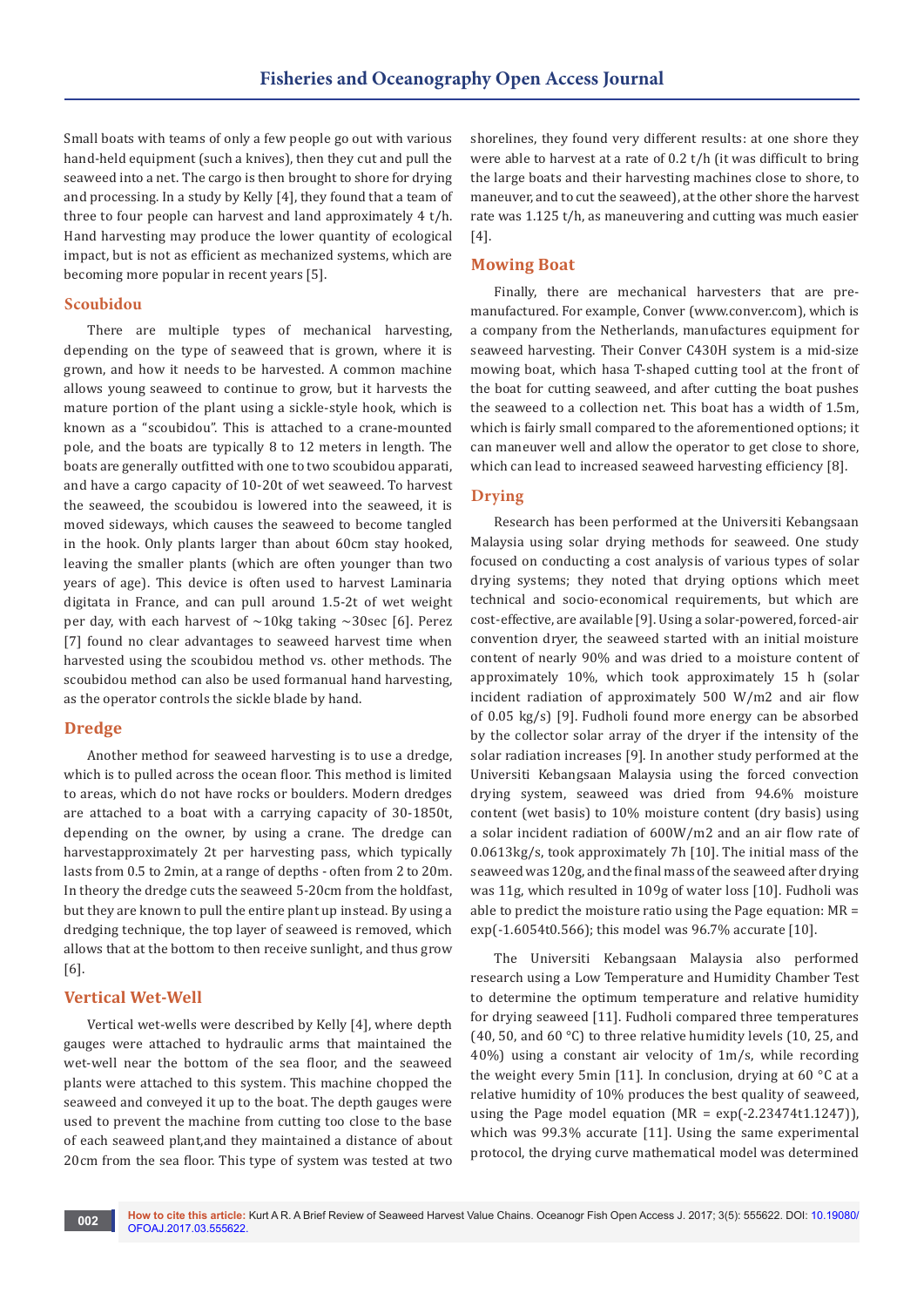for brown seaweed (Eucheuma cottonii), which is also the Page's model [12]. In conclusion, both the temperature and the relative humidity of the drying air affect the drying time of seaweed [10].

Chan (Chinese University of Hong Kong) performed a study comparing how the type of drying affects the nutrient composition of Sargassum hemiphyllum [13]. Sun-drying, oven-drying, and freeze-drying were compared, and seaweed was analyzed for moisture content, crude protein, amino acid composition, fatty acid composition, dietary fiber, ash, mineral elements, and vitamin C. Chan found that the freeze-dried seaweed retained the nutritional composition best because it contained the highest contents of vitamin C, amino acids, and polyunsaturated fatty acids.

Henan Quiangyuan Machinery Co., Ltd is a manufacturer of machinery located in China [14]. The company produces a high quality seaweed vacuum dryer starting at \$10,000; the counter-flow dryer is efficient, easy to operate and maintain, and aesthetically pleasing. Another vacuum dryer is produced by WD, which is based out of Jiangsu, China. The WD dryer starts at \$2,000, and saves energy, produces sanitary and low noise working conditions, and produces easy and uniform temperature controls. Changj in, a manufacturing company based in China, produces a conveyor dryer for seaweed staring at \$1,000. The conveyor belt dryer produces a continuous process, which is efficient [14]. After drying the seaweed, remove any rubbish material and cover the seaweed with salt crystals to preserve it up to 2 years for consumer use [15].

## **Densification**

Densification of seaweed is a process that includes quite a bit of variation on the part of the companies buying and selling their product. Seaweed is an internationally prominent product that is gaining popularity in a variety of markets, and as such manufacturers are adjusting their processes to reflect these changing customer demands. Seaweed is harvested using a variety of cultivating methods and is usually dried before the farmer sells it to a processing company. During drying moisture content is reduced to approximately 25%-35% moisture content wet basis, removing water and allowing for lower shipping costs, increased efficiency on behalf of the buyers, and a higher quality material. Two common densification methods include baling, and pelleting.

## **Baling**

Baling is the most common method of densification available to processing companies. Typically farmers will sell dried seaweed to local companies that densify the material in bales that can easily be loaded onto truck and boats to be shipped to customers [16]. Advantages of bales include that they are easily transferred and only require one machine--a baler--to produce. A disadvantage associated with baling is that because of the remaining moisture in the biomass, the potential remains for the seaweed to begin to spoil in the centers of the large bales.

Biomass is crushed into bales using a bailing press or seaweed baler that uses high pressures to densify the seaweed into a tightly-packed shape that is easily transferred. In the pacific islands, farmers ship loose, dried seaweed to companies where the biomass is compacted and shipped in the bags to their customers [16]. Spoilage of biomass in bales can be reduced by using mechanically drying the seaweed to a lower moisture content before forming the bales. While bales are one of the most widely used form of densification, current work is being done to improve the pelletizing of seaweed.

## **Pelleting**

Pelleting, or densification, is a means to increase the bulk density of biomass materials, which will facilitate transportation, logistics, material handling, and storage operations. Seaweed can be used in pellets for animal feed principally as a binding agent but also as an additional source of protein and vitamins. Adding seaweed to feed at levels of 3% mass has been shown to noticeably improve the hardness of the pellet [17]. Seaweed is usually included at low levels in livestock diets (a maximum of 15% is currently approved in chickens), but can also be included at high levels as herbivore fish feed [18]. Producing seaweed pellets is most prominent in the aquaculture feeds and livestock feeds industries but is also used with organically grown livestock and promoted in low doses for every type of livestock by organic farmers [19]. In order to pelletize biomass, raw materials are first dried to between 12%-15% moisture content wet basis [20]. Additives and binding agents (occasionally seaweed) are added at this point and the biomass goes through an extrusion process where steam and heat are added before they're formed into finished pellet shapes. Characteristics involved in the pelletizing process include initial moisture content, ratios of included components, and compression the biomass undergoes throughout the process. More research is necessary to determine the best conditions for seaweed pellet production.

The best method for densification of seaweed ultimately depends on how the biomass is used by the buyer. Currently seaweed is principally processed into agars, alginates, and carrageenans that are used in a variety of industries (Integrated Multi-Trophic Aquaculture, 2012). Production of agars includes soaking whole, cleaned seaweed in heated water to extract the jelly-like agar [21]. Alginates are usually developed through a process that uses seaweed flour to produce an important product used as a thickening agent in a variety of markets [22]. Carrageenans are also harvested from macroalgae by boiling raw seaweed [21]. Macroalgae can also be processed in converters that use heat and catalysts to break down the biomass into a mixture similar to crude oil that can be further refined to create biofuels [23]. Finally, when using macroalgae in livestock diets it is most easily used in pellet or ground meal form.

Addressing how biomass is to be used determines which densification method would be most appropriate for each supplier.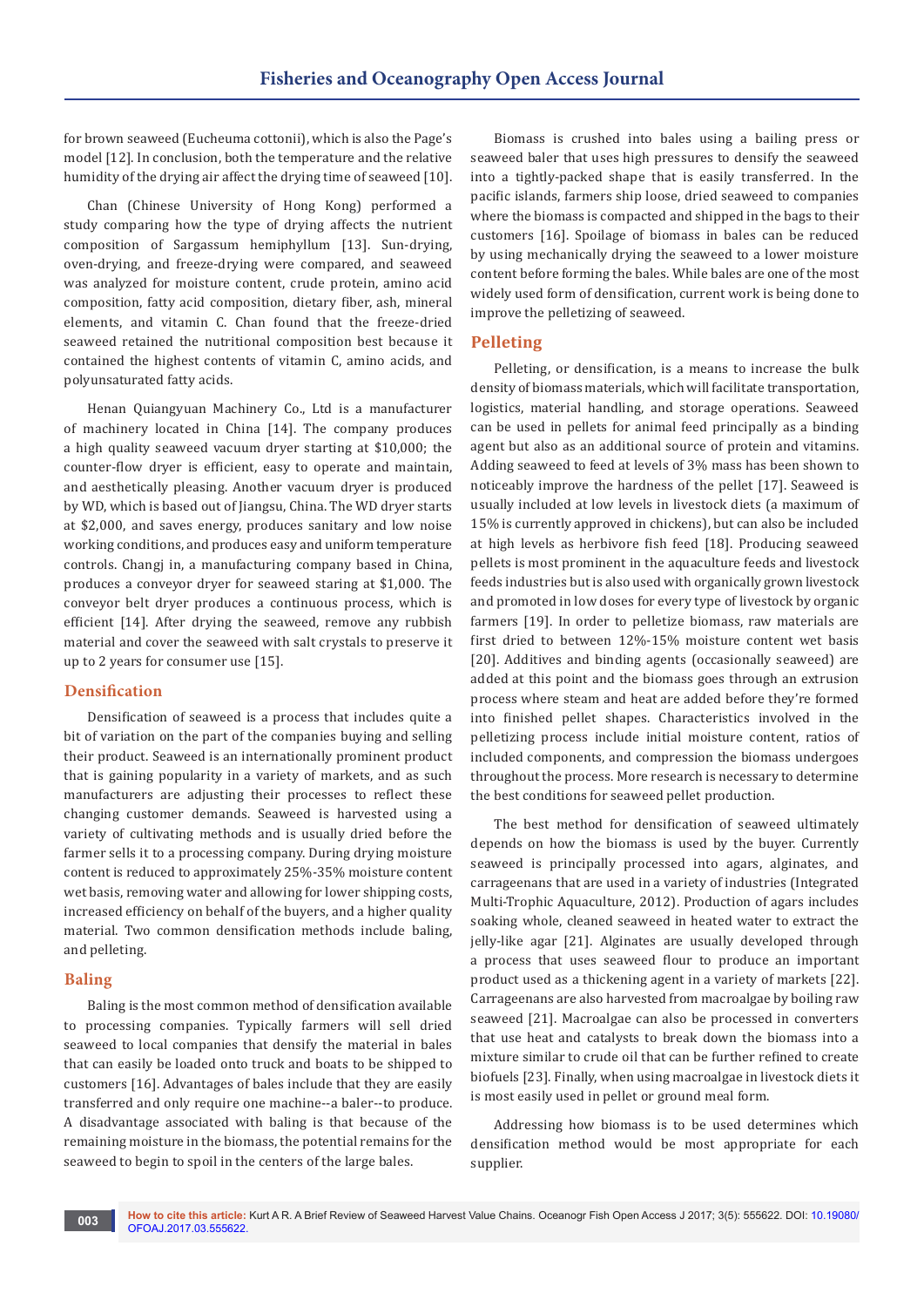## **Transportation**

Transportation is an important player in the harvesting and production process and greatly influences the efficiency of the overall system. Unfortunately, the amount of published scientific literature discussing seaweed harvesting is very minimal, and transportation practices are rarely mentioned within these sources.

## **Transportation between harvesting and processing**

Philipsen [24] discussed some of the techniques currently used in the harvesting of brown sea weed. Two types of seaweed farms are in use today. In near shore farming, seaweed grows relatively close to shore, and a variety of successful planting systems are in use. An area being investigated farther is the development of off shore farming; this would allow larger farms and increased seaweed production, but involved more transportation. Harvesting practices off shore farming are limited due in part to the few number of off shore farms. While each of these two strategies are viable farming options, that transportation mechanisms used in each of the processes could differ dramatically. Philipsen shared that in a near shore farming operations a skiff, or small boat, transports seaweed from the harvesting rig to shore where it is processed (dried and densified), often times on skiff will make multiple trips from the harvesting unit to the shore [24]. In other situations the harvesting rig itself will transport seaweed from the location it is farmed to the shore. As farming moves farther offshore, produces would likely be deterred from using small skiffs, looking to transport more seaweed per trip to the processing facility. This would result in a move to larger barges or cargo ships in order to keep costs low, while minimizing the number of trips from shore to farm that are necessary.

Often times, a single drying/densifying operation is located near the coastline. Seaweed can be dropped off directly at the facility, or dropped off at the coast and transported via truck or train to its final destination. A facility with both drying and densification processes would be the most idea situation, but this may not always be feasible. Again, the dried seaweed could be transported vial truck to the location where densification occurs.

#### **Transportation to final production site**

Transportation out of the pre-processing phase is really where the scientific literature comes to an end. The transport of seaweed based biomass should be quite similar to other biomass materials. Sokhansanj discussed different techniques could be used for different densification practices. For round and square bales of corn stover (>1000lb per bale), several self-loading trailers are currently in use. After loading the bales onto these trailers, bales could be transported to the plant that finalizes processing. This equipment loads bales quickly, requiring only 10-20min, and will move up to 17 total bales [25].

Several sites also suggested that pelleting the material would also be possible; however no sites went in depth on transport of the pelleted biomass. Ideally, the pelleted material could be transported in a similar style as grains, using semi-trucks. The pellets could be transported bagged, or unbagged. These transport conditions would likely be determined by the final fate of the product [26-28].

While planting and tending to seaweed growth requirements is outside of the scope of this study these are also important to consider when evaluating the feasibility of either the near shore or off shore farming mechanism. After seaweed is planted divers are required to dive periodically to ensure that the seaweed is attaching as necessary. Transportation in each of these different situations could play a role in the overall efficiently of the system as a whole [29].

#### **Conclusion**

Seaweed harvesting holds great potential in the food, biofuel, and pharmaceutical arenas. With near limit less ocean area for crop production, many of the land shortage challenges of typical farming are mitigated. A successful operation, however, must fully consider the associated harvesting, drying, densification, and transportation operations presented in scientific literature, along with the type of waters they are planning to work in, be it offshore, close to shore, or a pond setting. The type of shore can greatly alter what type of machinery, boats, and transportation, which should be used. Clearly, much more work needs to be done to make this commercially viable on a widespread scale around the world.

#### **Acknowledgement**

Special thanks to the Value-Added Bioprocessing Research Group students who conducted the work on this project, especially Jordan Foley, Mandy Homan, Bailley Richardson, and Holly Wrage. This project was funded by Oregon State University, for which the author is grateful.

## **References**

- 1. [Troell M, Ronnback P, Halling C, Kautsky N, Buschmann A \(1999\)](http://moritz.botany.ut.ee/~olli/eutrsem/Troell99.pdf)  [Mariculture, Ecological Engineering in Aquaculture: Use of Seaweeds](http://moritz.botany.ut.ee/~olli/eutrsem/Troell99.pdf)  [for Removal of Nutrients from Intensive Mariculture. Journal of](http://moritz.botany.ut.ee/~olli/eutrsem/Troell99.pdf)  [Applied Phycology 11: 89-97.](http://moritz.botany.ut.ee/~olli/eutrsem/Troell99.pdf)
- 2. [www.cbd.int/marine/mariculture.shtml](http://www.cbd.int/marine/mariculture.shtml)
- 3. Diana JS, Capron ME, Forster J, Sims NA, Goudey CA, et al. (2012) Can marine agronomy help to restore the oceans and sustain humanity? Scientific American: in review.
- 4. [Kelly L, Collier L, Costello MJ, Diver M \(2001\) Impact Assessment](http://agris.fao.org/agris-search/search.do?recordID=AV2012058193)  [of hand and mechanical harvesting of Ascophyllum nodosum on](http://agris.fao.org/agris-search/search.do?recordID=AV2012058193)  [regeneration and biodiversity. Marine Resources 19: 1-51.](http://agris.fao.org/agris-search/search.do?recordID=AV2012058193)
- 5. [E&HS \(2007\) Environmentally Sustainable Seaweed Harvesting in](http://www.seaweed.ie/irish_seaweed_contacts/doc/seaweedharvestingniehspositionstatement.pdf)  [Northern Ireland. Belfast, Ireland. Environment & Heritage Service,](http://www.seaweed.ie/irish_seaweed_contacts/doc/seaweedharvestingniehspositionstatement.pdf)  [Ireland.](http://www.seaweed.ie/irish_seaweed_contacts/doc/seaweedharvestingniehspositionstatement.pdf)
- 6. [Werner A, Kraan S \(2004\) Review of the potential mechanization of](http://oar.marine.ie/handle/10793/261)  [kelp harvesting in Ireland. Marine Environment and Health Series 17:](http://oar.marine.ie/handle/10793/261)  [1-52.](http://oar.marine.ie/handle/10793/261)